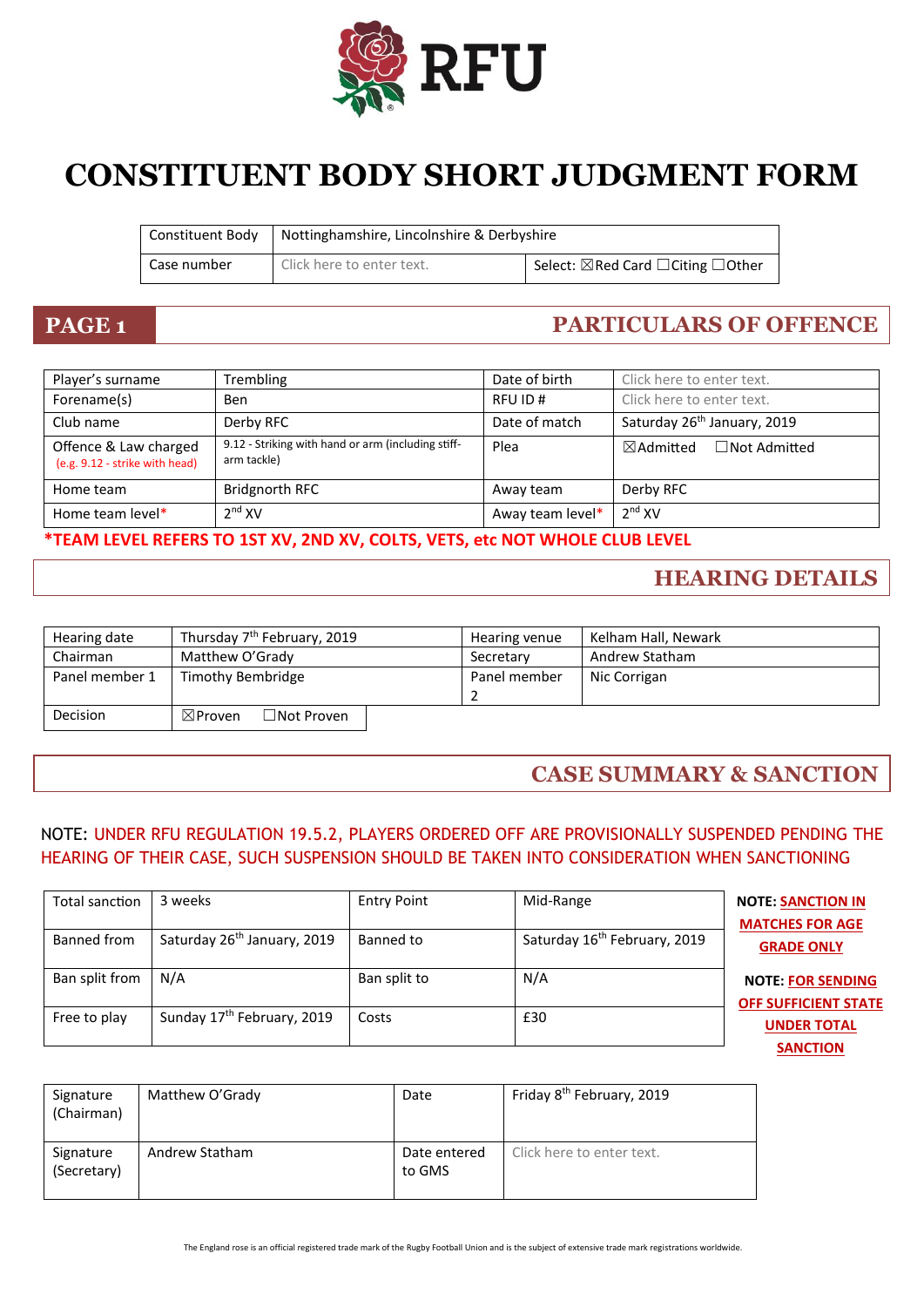| PLEASE TICK APPROPRIATE BOX:<br>$\boxtimes$ Intentional/deliberate 19.11.8(a)<br>$\Box$ Reckless 19.11.8(b) |                                                                   |                                               |                                                             |                                                    |  |
|-------------------------------------------------------------------------------------------------------------|-------------------------------------------------------------------|-----------------------------------------------|-------------------------------------------------------------|----------------------------------------------------|--|
| Gravity of player's actions 19.11.8(c)                                                                      |                                                                   | Nature of actions 19.11.8(d)                  |                                                             |                                                    |  |
| Punches to the head.                                                                                        |                                                                   |                                               |                                                             | One of two players on the floor throwing punches.  |  |
| Existence of provocation 19.11.8(e)                                                                         |                                                                   |                                               | Whether player retaliated 19.11.8(f)                        |                                                    |  |
| N/A                                                                                                         |                                                                   |                                               | Player had been punched himself. The Player suffered injury |                                                    |  |
|                                                                                                             |                                                                   |                                               | under his eye from the punches he received. He had to go to |                                                    |  |
|                                                                                                             |                                                                   |                                               |                                                             | Accident & Emergency himself for his own injuries. |  |
|                                                                                                             |                                                                   |                                               |                                                             |                                                    |  |
| Self-defence 19.11.8(g)                                                                                     |                                                                   |                                               | Effect on victim 19.11.8(h)                                 |                                                    |  |
| N/A                                                                                                         |                                                                   |                                               | No evidence of injury.                                      |                                                    |  |
| Effect on match 19.11.8(i)                                                                                  |                                                                   |                                               | Vulnerability of victim 19.11.8(j)                          |                                                    |  |
| Brief fracas and the game resumed.                                                                          |                                                                   | Like the Player, the victim was on the floor. |                                                             |                                                    |  |
| Level of participation/premeditation 19.11.8(k)                                                             |                                                                   | Conduct completed/attempted 19.11.8(L)        |                                                             |                                                    |  |
|                                                                                                             | The Player was the only one of his team involved in the incident. |                                               | Completed.                                                  |                                                    |  |
| Other features of player's conduct 19.11.8(m)                                                               |                                                                   |                                               |                                                             |                                                    |  |
| N/A                                                                                                         |                                                                   |                                               | Low End<br>Enter here                                       |                                                    |  |
| Entry point number<br>Top end*<br>Mid-Range 6 weeks<br>Enter here                                           |                                                                   |                                               |                                                             |                                                    |  |

**NOTE: STATE NUMBER OF WEEKS OR MATCHES ENTRY POINT FOR OFFENCE – ENTRY POINT IN MATCHES FOR AGE GRADE ONLY**

\*If top end, the Panel should identify an entry point between the top end and the maximum sanction (19.11.9) as set out in Appendix 2

In making the above assessment, the Panel should consider the RFU guidance (Note 2) set out in Appendix 5 (page 366) to Regulation 19. Significant weight should be given to RFU regulation 19.11.8(a), 19.11.8(h) and 19.11.8(i).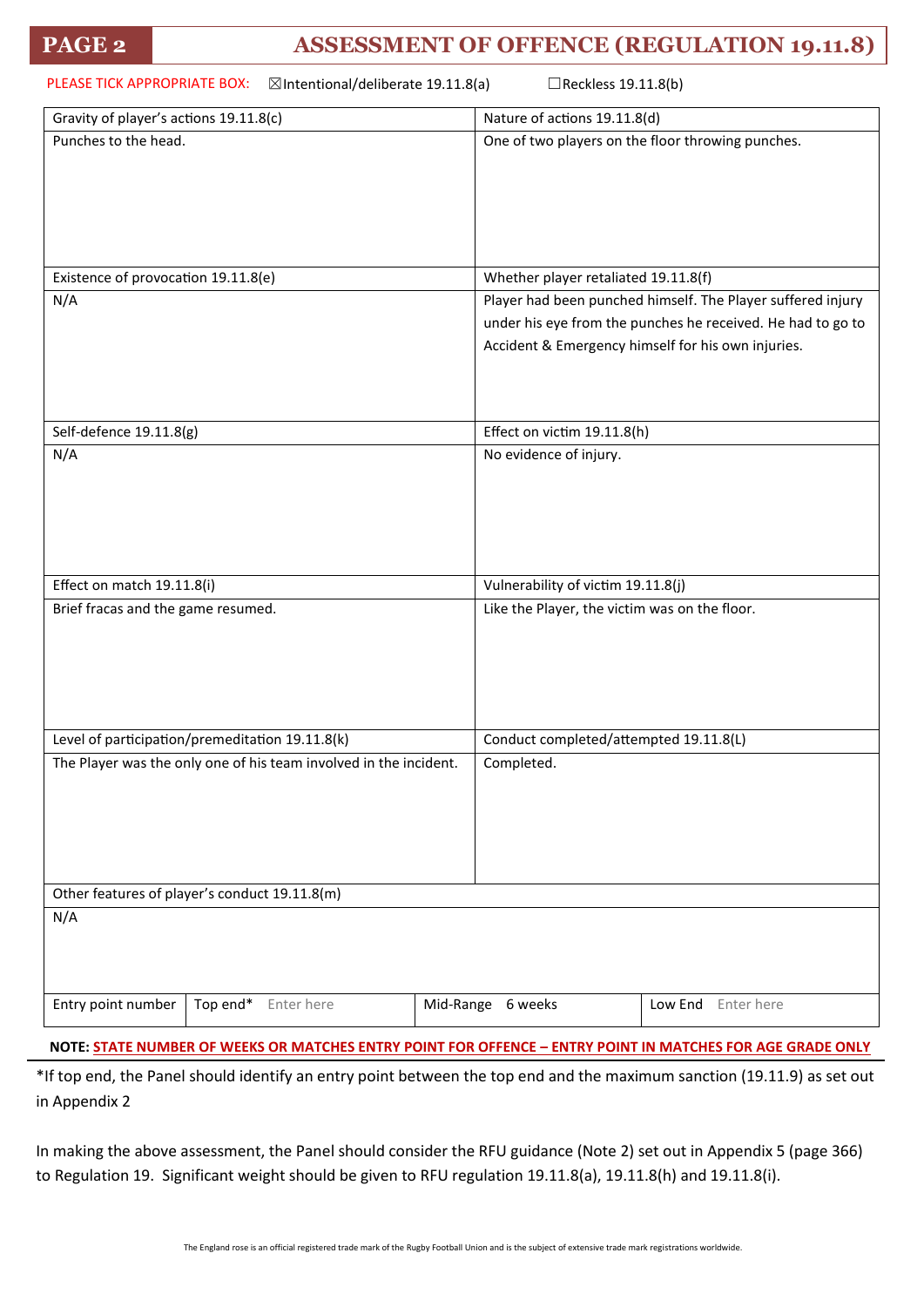# **PAGE 3 REASONS FOR ENTRY POINT**

Mandatory minimum Mid-Range entry point. Top-End not justified.

# **AGGRAVATING FACTORS (REGULATION 19.11.10)**

Player's status as an offender of the Laws of the game 19.11.10(a)

N/A

Need for deterrent 19.11.10(b)

N/A

Any other off-field aggravating factors 19.11.10(c)

N/A

N/A

Number added on: **N/A** NOTE: AGGRAVATING IN MATCHES FOR AGE GRADE ONLY